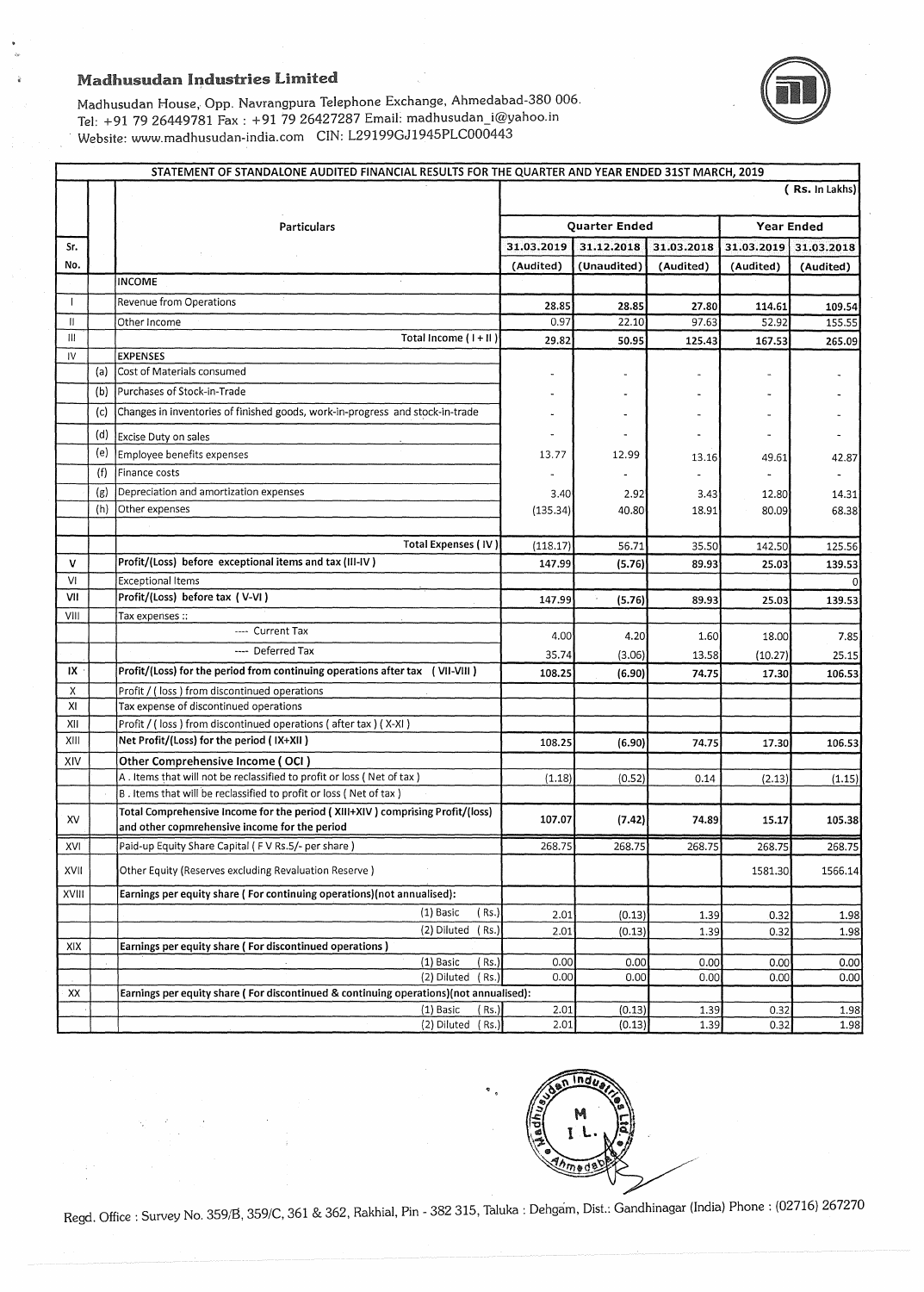## **MADHUSUDAN INDUSTRIES LIMITED**

- 1. The above statement of Standalone audited financial Results were reviewed by the Audit Committee and then approved by the Board of Directors at their meeting held on  $2<sup>nd</sup>$ May,2019.
- 2. The above Standalone audited financial results have been prepared in compliance with the recognition and measurement principles of the Companies (Indian Accounting Standards) Rules, 2015 (Ind AS), as amended from time to time, prescribed under Section 133 of the Companies Act, 2013 and other ' recognised accounting practices and policies to the extent applicable.
- 3. The Company's operation comprises predominantly of business segment- Income from Lease of Property.
- 4. The figures for the quarter ended 31.03.2019 and 31.03.2018 are the balancing figures between Audited Figures for the year ended 31.03.2019 and 31.03.2018 published year to date figures upto the third quarter ended 31.12.2018 and 31.12.2017, respectively.
- 5. The statutory Auditors have expressed an unmodified audit opinion on these results.
- 6. Figures of the previous periods have been regrouped/reclassified wherever consider necessary.

**By Order of the Board of Directors**  For, Madhusudan Industries Limited

R

**Rajesh B. Shah Director** 

**Date: 02.05.2019** 

**Place: Ahmedabad** 

### **Notes:**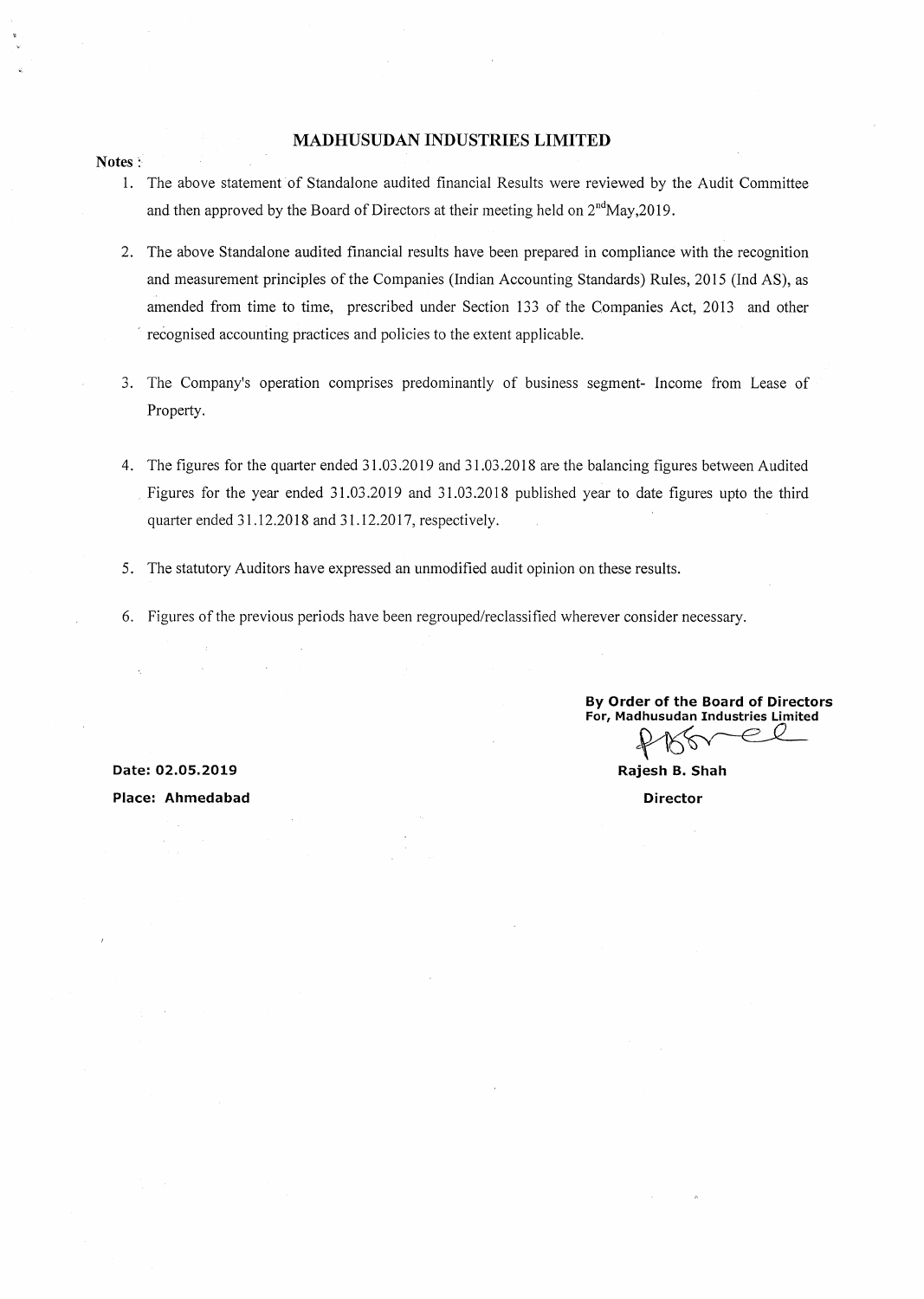

Madhusudan House, Opp. Navrangpura Telephone Exchange, Ahmedabad-380 006. Tel: +91 79 26449781 Fax : +91 79 26427287 Email: madhusudan\_i@yahoo.in Website: www.madhusudan-india.com CIN: L29199GJ1945PLC000443

| <b>Statement of Standalone Assets and Liabilities</b>                                       |                         |                         |  |
|---------------------------------------------------------------------------------------------|-------------------------|-------------------------|--|
| <b>Particulars</b>                                                                          | (Rs. In Lakhs)          |                         |  |
|                                                                                             | As at                   | As at                   |  |
| <b>ASSETS</b>                                                                               | 31.03.2019<br>(Audited) | 31.03.2018<br>(Audited) |  |
| $\mathbf{1}^{\mathbf{1}}$<br>Non-current assets                                             |                         |                         |  |
| a) Property, Plant and Equipment                                                            | 222.67                  | 235.74                  |  |
| b) Capital work-in-progress                                                                 | 0.00                    | 0.00                    |  |
| c) Investment Property                                                                      | 0.00                    | 0.00                    |  |
| d) Goodwill                                                                                 | 0.00                    | 0.00                    |  |
| e) Other Intangible assets                                                                  | 0.00                    | 0.00                    |  |
| f) Intangible assets under development                                                      | 0.00                    | 0.00                    |  |
| g) Biolgical Assets other than bearer Plants                                                | 0.00                    | 0.00                    |  |
| h) Financial Assets                                                                         |                         |                         |  |
| i. Investments                                                                              | 604.78                  | 677.15                  |  |
| ii. Trade receivables                                                                       | 0.00                    | 0.00                    |  |
| iii.Loans                                                                                   | 0.00                    | 0.00                    |  |
| iv.Others                                                                                   | 6.55                    | 9.07                    |  |
| i) Deferred tax assets (net)                                                                | 0.00                    | 0.00                    |  |
| Other non-current assets                                                                    | 30.25                   | 30.75                   |  |
| <b>Current assets</b><br>2                                                                  |                         |                         |  |
| a) Inventories                                                                              | 0.00                    | 0.00                    |  |
| b) Financial Assets                                                                         |                         |                         |  |
| i.Investments                                                                               | 457.74                  | 411.55                  |  |
| ii.Trade receivables                                                                        | 0.01                    | 0.01                    |  |
| iii. Cash and cash equivalents                                                              | 49.64                   | 62.12                   |  |
| iv. Bank balances other than iii, above                                                     | 364.61                  | 320.51                  |  |
| v. Loans                                                                                    | 205.70                  | 192.28                  |  |
| vi.Others                                                                                   | 0.00                    | 0.00                    |  |
| c) Current Tax Assets (Net)                                                                 | 26.33                   | 23.59                   |  |
| d) Other Current Assets                                                                     | 29.34                   | 26.66                   |  |
| <b>TOTAL ASSETS</b><br><b>EQUITY AND LIABILITIES</b>                                        | 1997.62                 | 1989.43                 |  |
| Equity                                                                                      |                         |                         |  |
| a) Equity Share capital                                                                     | 268.75                  | 268.75                  |  |
| b) Other Equity                                                                             | 1581.30                 | 1566.14                 |  |
| <b>Total Equity</b>                                                                         | 1850.05                 | 1834.89                 |  |
|                                                                                             |                         |                         |  |
| <b>LIABILITIES</b>                                                                          |                         |                         |  |
| Non-current Liabilities<br>1                                                                |                         |                         |  |
| a) Financial Liabilities                                                                    |                         |                         |  |
| i. Borrowings                                                                               | 0.00                    | 0.00                    |  |
| ii.Trade payables                                                                           |                         |                         |  |
| a) total outstanding dues of Micro enterprise and small enterprise                          | 0.00                    | 0.00                    |  |
| b)total outstanding dues of creditors other than micro enterprises and small                |                         |                         |  |
| enternrises                                                                                 | 0.00                    | 0.00                    |  |
| iii. Other financial liabilities [other than those specified in item (b) ]<br>b) Provisions | 20.91                   | 20.91                   |  |
| c) Deferred Tax Liabilities (Net)                                                           | 1.20                    | 1.20                    |  |
| d) Other non-current liabilities                                                            | 103.14                  | 114.15                  |  |
| <b>Current liabilities</b><br>2                                                             | 0.00                    | 0.00                    |  |
| a) Financial liabilities                                                                    |                         |                         |  |
| i. Borrowings                                                                               |                         |                         |  |
| ii.Trade payables                                                                           | 0.00                    | 0.00                    |  |
| a) total outstanding dues of Micro enterprise and small enterprise                          | 0.00                    | 0.00                    |  |
| b)total outstanding dues of creditors other than micro enterprises and small                |                         |                         |  |
| enterprises                                                                                 | 0.00                    | 0.00                    |  |
| iii.Other financial liabilities [other than those specified in item (c)]                    | 0.00                    | 0.00                    |  |
| b) Other current liabilities                                                                | 2.31                    | 2.08                    |  |
| c) Provisions                                                                               | 20.01                   | 16.20                   |  |
| d) Current Tax Liabilities (Net)                                                            | 0.00                    | 0.00                    |  |
| TOTAL EQUITY AND LIABILITIES                                                                | 1997.62                 | 1989.43                 |  |

Date: 02.05.2019 Place: Ahmedabad

By order of the Board of Directors For, Madhusudan Industries Limited

Rajesh B. Shah ~\ Director

Regd. Office: Survey No. 359/B, 359/C, 361 & 362, Rakhial, Pin - 382 315, Taluka: Dehgam, Dist.: Gandhinagar (India) Phone: (02716) 267270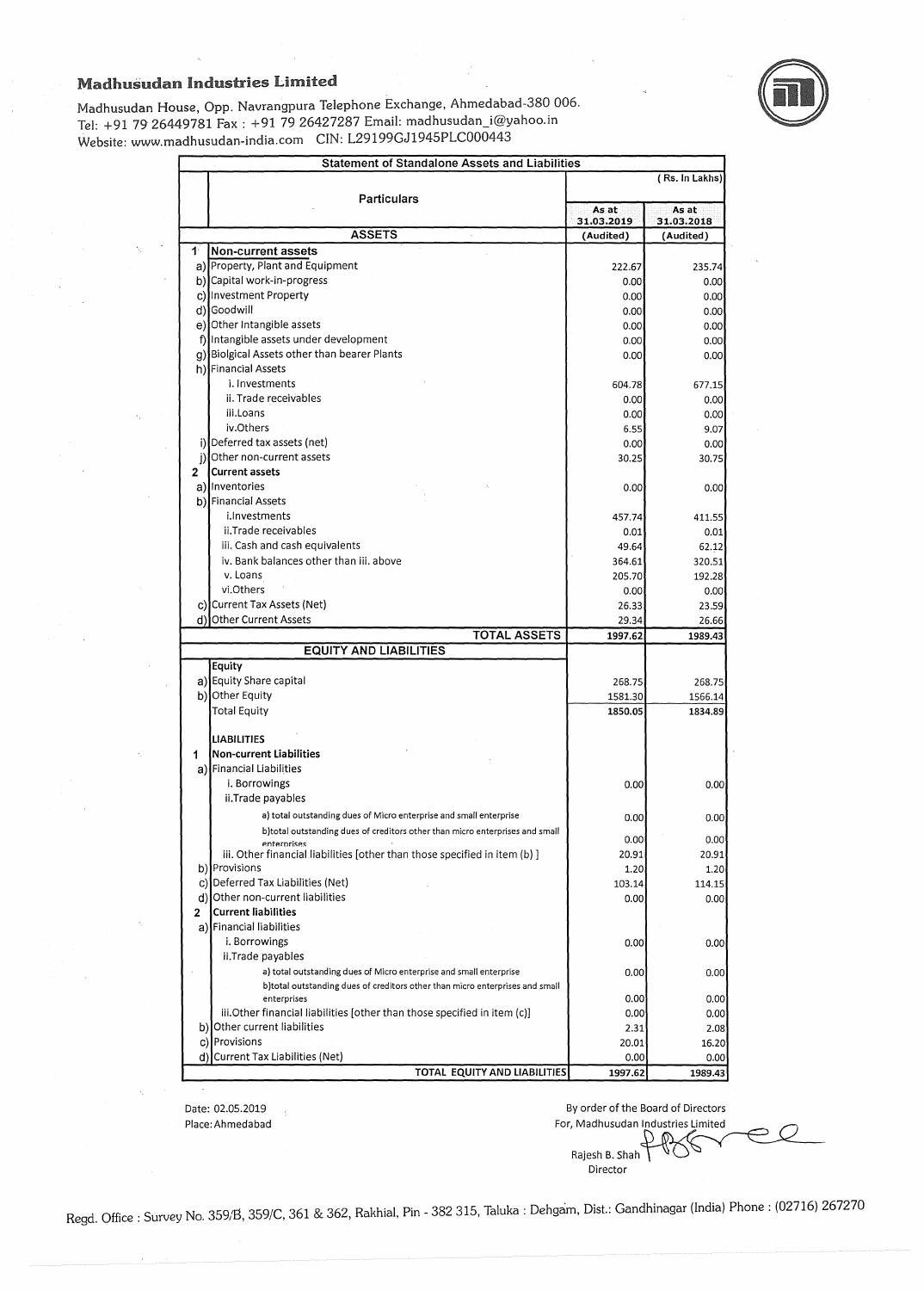Madhusudan House, Opp. Navrangpura Telephone Exchange, Ahmedabad-380 006. Tel: +91 79 26449781 Fax : +91 79 26427287 Email: madhusudan\_i@yahoo.in Website: www.madhusudan-india.com CIN: L29199GJ1945PLC000443

### EXTRACT OF STANDALONE AUDITED FINANCIAL RESULTS FOR THE QUARTER AND YEAR ENDED 31ST MARCH, 2019

| Rs. In Lakhs)  |                                                                                                                                               |                      |            |                   |            |  |  |  |  |
|----------------|-----------------------------------------------------------------------------------------------------------------------------------------------|----------------------|------------|-------------------|------------|--|--|--|--|
| Sr.<br>No.     |                                                                                                                                               | <b>Quarter Ended</b> |            | <b>Year Ended</b> |            |  |  |  |  |
|                | <b>Particulars</b>                                                                                                                            |                      | 31.03.2018 | 31.03.2019        | 31.03.2018 |  |  |  |  |
|                |                                                                                                                                               |                      | (Audited)  | (Audited)         | (Audited)  |  |  |  |  |
|                | Total Income from Operations                                                                                                                  | 28.85                | 27.80      | 114.61            | 109.54     |  |  |  |  |
|                | <b>Net Profit/(Loss) for the period ( before Tax, Exceptional and/or Extraordinary</b><br>litems)                                             | 147.99               | 89.93      | 25.03             | 139.53     |  |  |  |  |
|                | <b>Net Profit/(Loss) for the period before Tax ( after Exceptional and/or</b><br>Extraordinary items)                                         | 147.99               | 89.93      | 25.03             | 139.53     |  |  |  |  |
| 4              | Net Profit/(Loss) for the period after Tax (after Exceptional and/or Extraordinary<br> items)                                                 | 108.25               | 74.75      | 17.30             | 106.53     |  |  |  |  |
| 5              | Total Comprehensive Income for the period [Comprising Profit/(Loss) for the<br>period (after tax) and Other Comprehensive Income (after tax)] | 107.07               | 74.89      | 15.17             | 105.38     |  |  |  |  |
| 6              | Equity Share Capital (Face value of Rs.5/- each)                                                                                              | 268.75               | 268.75     | 268.75            | 268.75     |  |  |  |  |
| $\overline{7}$ | Other Equity (Reserves excluding revaluation Reserve) as shown in the<br>Audited Balance Sheet of the previous year                           |                      |            | 1581.30           | 1566.14    |  |  |  |  |
| 8              | Earnings per equity share (of Rs.5/- each) (Not annualised):                                                                                  |                      |            |                   |            |  |  |  |  |
|                | (Rs.)<br>$(1)$ Basic                                                                                                                          | 2.01                 | 1.39       | 0.32              | 1.98       |  |  |  |  |
|                | (2) Diluted<br>Rs.                                                                                                                            | 2.01                 | 1.39       | 0.32              | 1.98       |  |  |  |  |

Notes

1 The above is an Extract of the detailed format of results for quarter and year ended on 31st March, 2019 filed with the Stock Exchange under Regulation - 33 of the SEBI (Listing Obligations and Disclosure Requirements) Regulations, 2015. The full format of the standalone Audited financial results for the quarter and year ended 31st March, 2019 are available on the website of the Stock Exchange (www.bseindia.com) and the Company's website (www.madhusudan-india.com).

2\* The Figures for the quarter eneded 31.03.2019 are the balancing figures between Audited figures for the year ended 31.03.2019 and published year to date figures upto the third quarter ended 31.12.2018.

- 3 Figures of the previous periods have been regrouped/ reclassified wherever consider necessary.
- 4 The above results have been reviewed by the Audit Committee and approved by the Board of Directors at their meetings held on 02.05.2019.

Date: 02.05.2019 Place:Ahmedabad

By Order of the Board of Directors For, Madhusudan Industries Limited

Rajesh B.Shah Director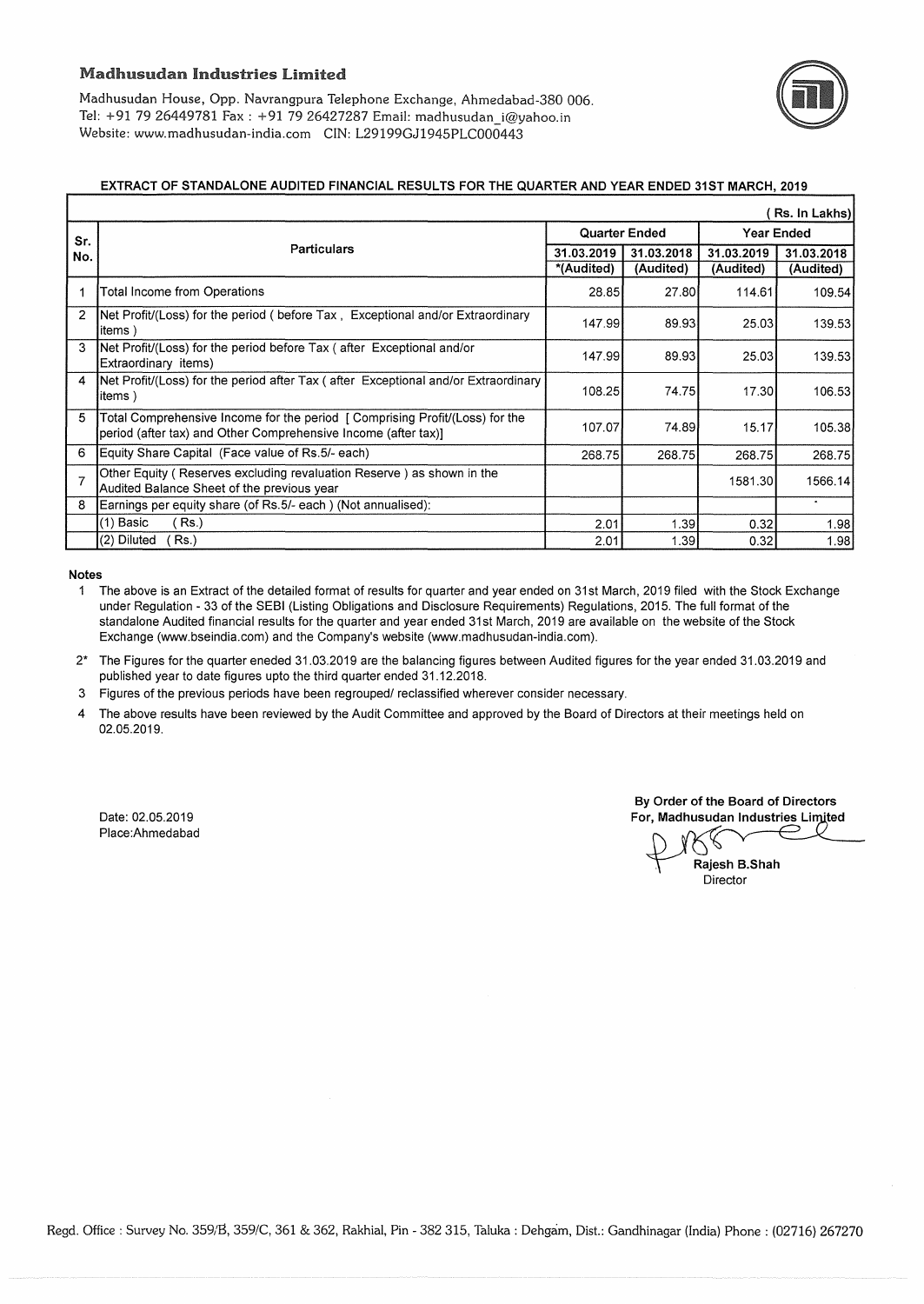# SHAILESH SHAH & ASSOCIATES

Chartered Accountants 2, Nilima Park, Next to Rasranjan, Near Vijay Cross Road, University Road, Ahmedabad 380 009, Gujarat, India. Phone: 079-27912567 (O) 27912566 (R) / (O) e-mail: shaileshashah@gmail.com

**SHAILESH A. SHAH** F.C.A., DISA (ICAI)

> Independent Auditors' Report on Standalone Annual Financial Results of Madhusudan Industries Limited pursuant to Regulation 33 and Regulation 52 of the SEB! (Listing Obligations and Disclosure Requirements) Regulations, 2015

THE BOARD OF DIRECTORS, MADHUSUDAN INDUSTRIES UM!TED

- 1. We have audited the accompanying standalone annual financial results of MADHUSUDAN **INDUSTRIES LIMITED** ("the Company") for the year ended  $31<sup>st</sup>$  March, 2019, attached herewith, being submitted by the Company pursuant to the requirements of Regulation 33 and Regulation 52 of the SEBl (Listing Obligation and Disclosure Requirements) Regulations, 2015. Attention is drawn to the fact that the figures for the last quarter ended 31<sup>st</sup> March 2019 and the corresponding quarter ended in previous year as reported in these standalone annual financial results are the balancing figures between audited figures in respect of full financial year and the published year to date figures upto the end of third quarter of the current and previous financial year respectively. Also, the figures up to the end of third quarter for the current year and previous year had only been reviewed and not subjected to audit.
- 2. This standalone annual financial result have been prepared on the basis of the standalone annual financial statements and reviewed standalone quarterly financial results which are the responsibility of the Company's management. Our responsibility is to express an opinion on these standalone annual financial results based on our audit of the standalone annual financial statements which have been prepared in accordance with the recognition and measurement principles laid down in the Companies (Indian Accounting Standards) Rules, 2015 as per Section 133 of the Companies Act, 2013 and other accounting principles generally accepted in India and in compliance with Regulation 33 and Regulation 52 of the Listing Regulations.
- 3. We conducted our audit in accordance with the auditing standards generally accepted ln India. Those standards require that we plan and perform the audit to obtaln reasonable assurance about whether the standalone annual financial results are free of material misstatement{s). An audit includes examining, on a test basis, evidence supporting the amounts disclosed as financial results. An audit also includes assessing the accounting principles used and significant estimates made by Management. We believe that our audit provides a reasonable basis for our opinion.

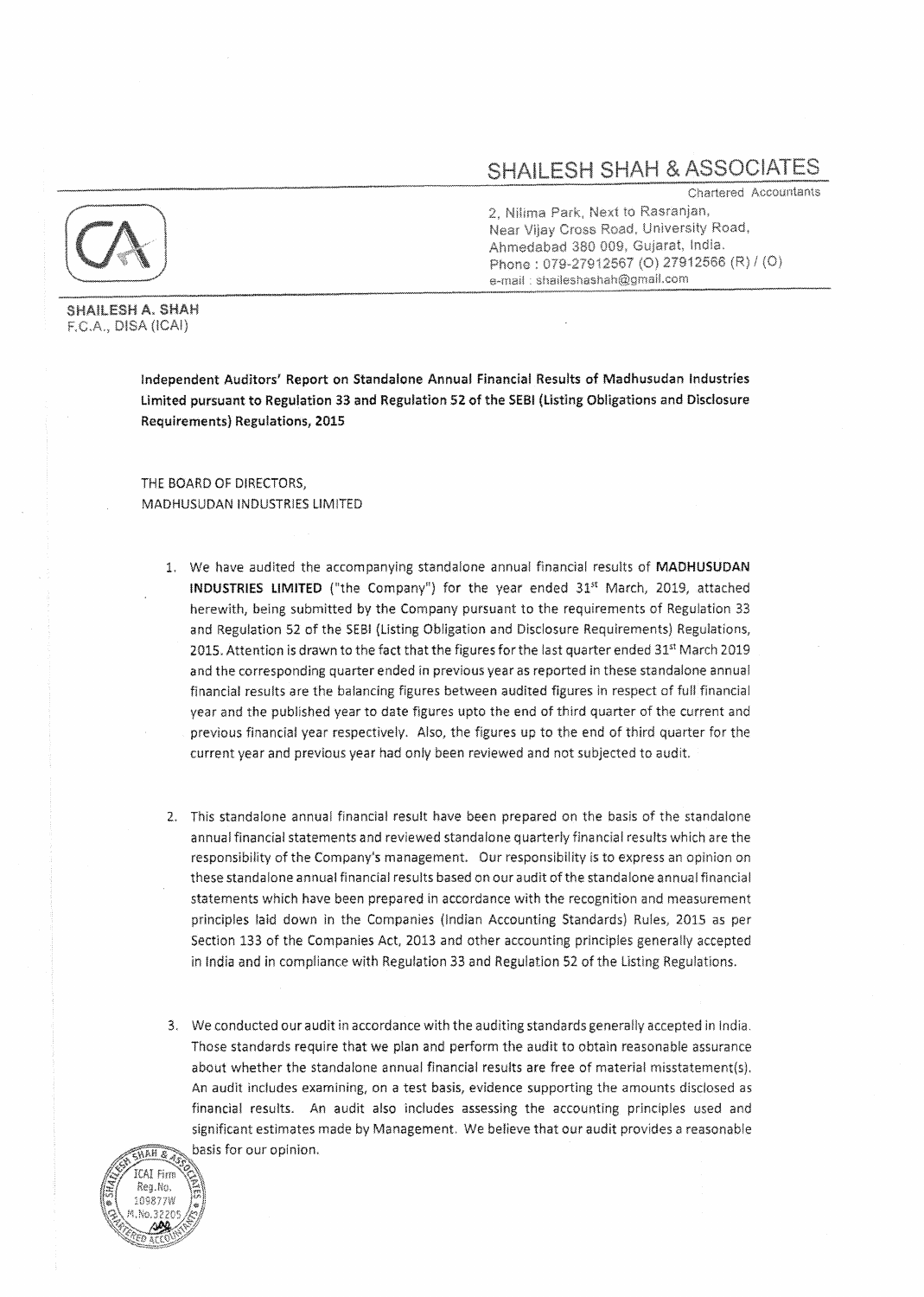## SHAILESH SHAH & ASSOCIATES

Chartered Accountants

- 4. In our opinion and to the best of our information and according to the explanations given to us these standalone annual financial results:
	- {i) are presented in accordance with the requirements of Regulation 33 and Regulation 41 of the Listing Regulations in this regard; and
	- (ii) give a true and fair view of the net profit and other comprehensive income and other financial information for the year ended 31<sup>st</sup> March 2019.

Place: Ahrnedabad Date: 2<sup>nd</sup> May, 2019



For Shailesh Shah & Associates Chartered Accountants !CA! Firm Reg, No, 109877W

spokely

CA, Shailesh A. Shah Proprietor Membership No.: 32205 UD!N: 19032205AAAAAD1044